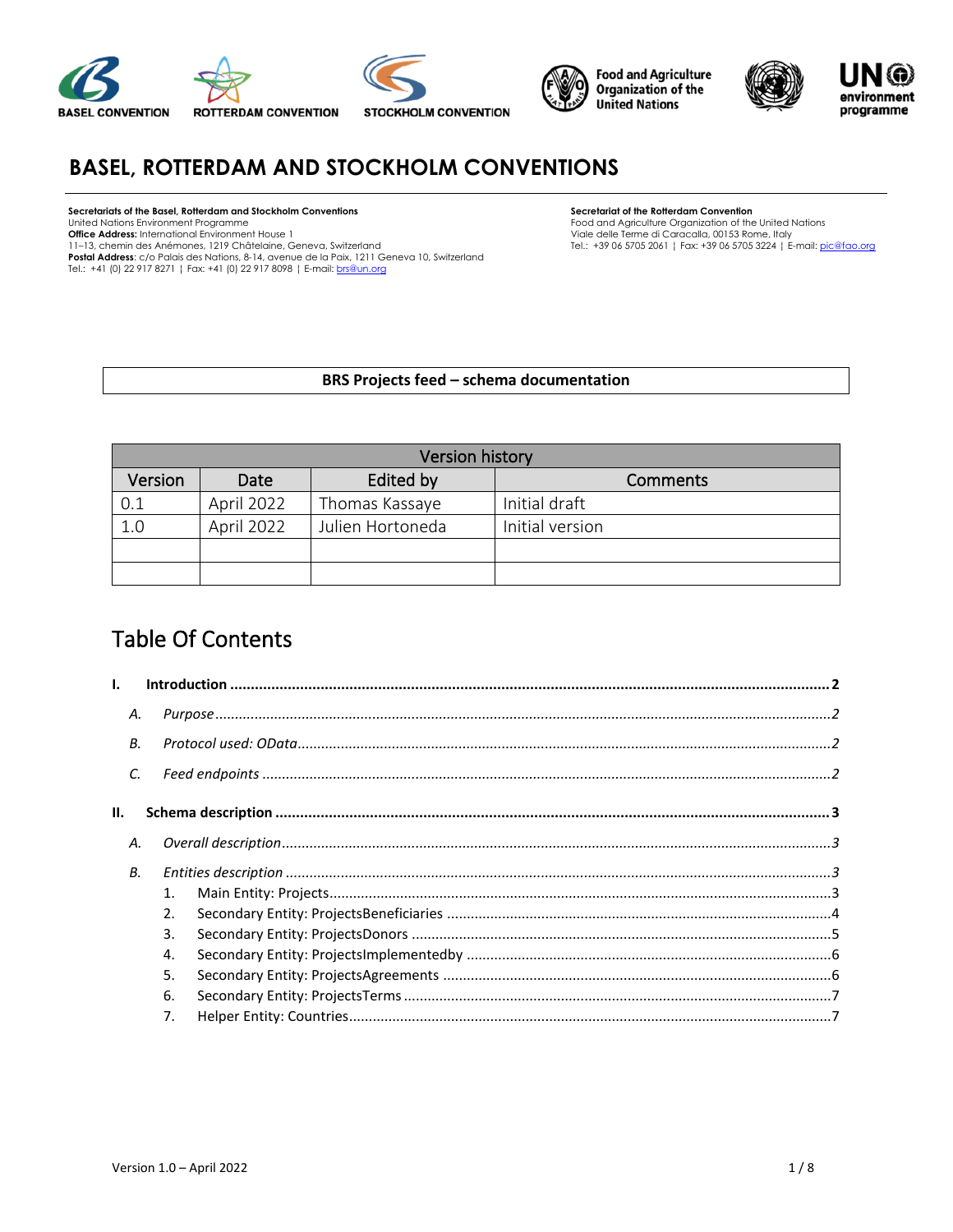# <span id="page-1-0"></span>**I. Introduction**

## <span id="page-1-1"></span>**A. Purpose**

The objective of the BRS Projects feed is to provide access to its information on projects undertaken directly by the Secretariat or through implementing partners to assist Parties to implement the Basel, Rotterdam and Stockholm Conventions.

The purpose of this document is to describe the various entities and properties that can be retrieved by querying the BRS Projects feed or webservice.

### <span id="page-1-2"></span>**B. Protocol used: OData**

The Secretariat is using the Open Data Protocol (OData) as a standard to automatically provide access to its information data sets via online feeds that are updated in real-time.

OData is a REST- based standard, approved by the [OASIS consortium,](https://www.oasis-open.org/committees/tc_home.php?wg_abbrev=odata) that simplify the querying and sharing of data across applications for re-use in organizations, cloud, and mobile devices.

OData is suited for querying and updating distributed data sets. It applies and builds upon Web technologies such as HTTP, Atom Publishing Protocol (AtomPub) and JSON to provide access to information from a variety of applications, services, and data stores. OData web services endpoints are self-discoverable, selectable, filterable, expandable, orderable and pageable. Results of a query against an OData endpoint can be provided in XML (AtomPub) or JSON.

As such, OData is also the standard used by InforMEA members to share information from their own systems and have it aggregated on the [InforMEA portal.](https://www.informea.org/en/about/api)

Several libraries are available to retrieve information from OData Feeds, including Angular, Kendo UI or Excel. The free online tool called [PragmatiQa](https://pragmatiqa.com/xodata/odatadir.html) is quite useful to explore existing oData feeds and design OData queries from a visual interface. For a more in-depth description, existing libraries and technical analysis of the OData protocol visit [http://www.odata.org/.](http://www.odata.org/)

## <span id="page-1-3"></span>**C. Feed endpoints**

Endpoint URL (accessible over http or https): [//informea.pops.int/Projects/Projects.svc/](http://informea.pops.int/Projects/Projects.svc/)

Endpoint self-discoverable schema URL (accessible over http or https): [//informea.pops.int/Projects/Projects.svc/\\$metadata](http://informea.pops.int/Projects/Projects.svc/$metadata)

Example of user interface (UI) in which the BRS projects feed is used: [www.basel.int/tabid/8772](http://www.basel.int/tabid/8772)

Example of an OData query to retrieve BRS projects on plastics:

*http://informea.pops.int/Projects/Projects.svc/Projects?\$expand=Beneficiaries,Donors,Implementedby&\$select=id,ts,nam e,nameshort,description,datestart,dateend,statusId,statusName,budget,isUmbrella,umbrellaId,umbrellaName,umbrellaN ameShort,isGlobal,webpage,updated,Beneficiaries/country,Beneficiaries/countryNameEn,Donors/Name,Donors/shortNa me,Donors/web,Implementedby/Name,Implementedby/shortName,Implementedby/web&\$inlinecount=allpages&\$format =json&\$orderby=name&\$filter=(managingOrgId+eq+guid'85f849ca-701c-e211-809d-*

*0050569d5de3'+and+Terms/any(x:x/termId+eq+guid'5f98dd47-86e5-e311-86cc-0050569d5de3'))*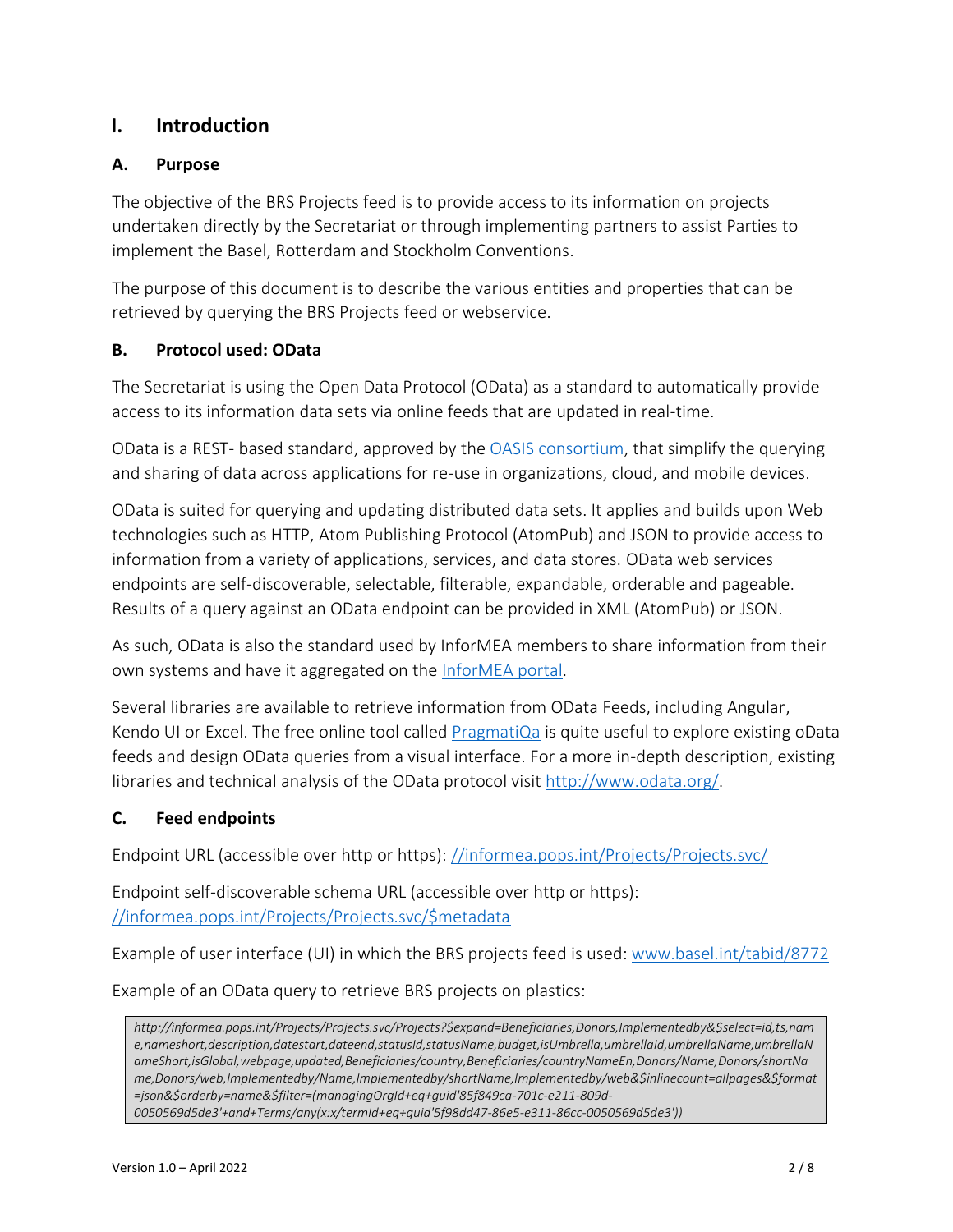# <span id="page-2-0"></span>**II. Schema description**

#### <span id="page-2-1"></span>**A. Overall description**

- Main entity: Projects
- All other entities (ProjectsDonors, ProjectsBeneficiaries, ProjectsDonors, ProjectsImplementedby, ProjectsTerms and Countries) are complementing the information on Projects.
- Navigation properties are using primary keys/foreign key to link records from various entities. Using the "expand" features of OData feeds, this enables to retrieve records from various entities in one query, for instance to retrieve a list of all projects grouped by Donors.





#### <span id="page-2-2"></span>**B. Entities description**

#### <span id="page-2-3"></span>*1. Main Entity: Projects*

The projects entity contains the overall information about a project, its name, description, objectives, budget, status, start and end date etc.

| <b>Property Name</b> | <b>Type</b> | <b>Data</b>   | <b>Mandatory</b> | <b>Usage</b>                                     |
|----------------------|-------------|---------------|------------------|--------------------------------------------------|
|                      |             | <b>Type</b>   |                  |                                                  |
| id                   | Property    | Guid          | Yes              | Unique project identifier code                   |
| ts                   | Property    | Int32         | Yes              | Unique project identifier code used to build the |
|                      |             |               |                  | project details web URL on the BRS website       |
|                      |             |               |                  | (www.basel.int/tabid/8783/pid/{ts}/Default.aspx) |
| name                 | Property    | <b>String</b> | Yes              | Full name of the project.                        |
| nameShort            | Property    | String        | No               | List name of the project.                        |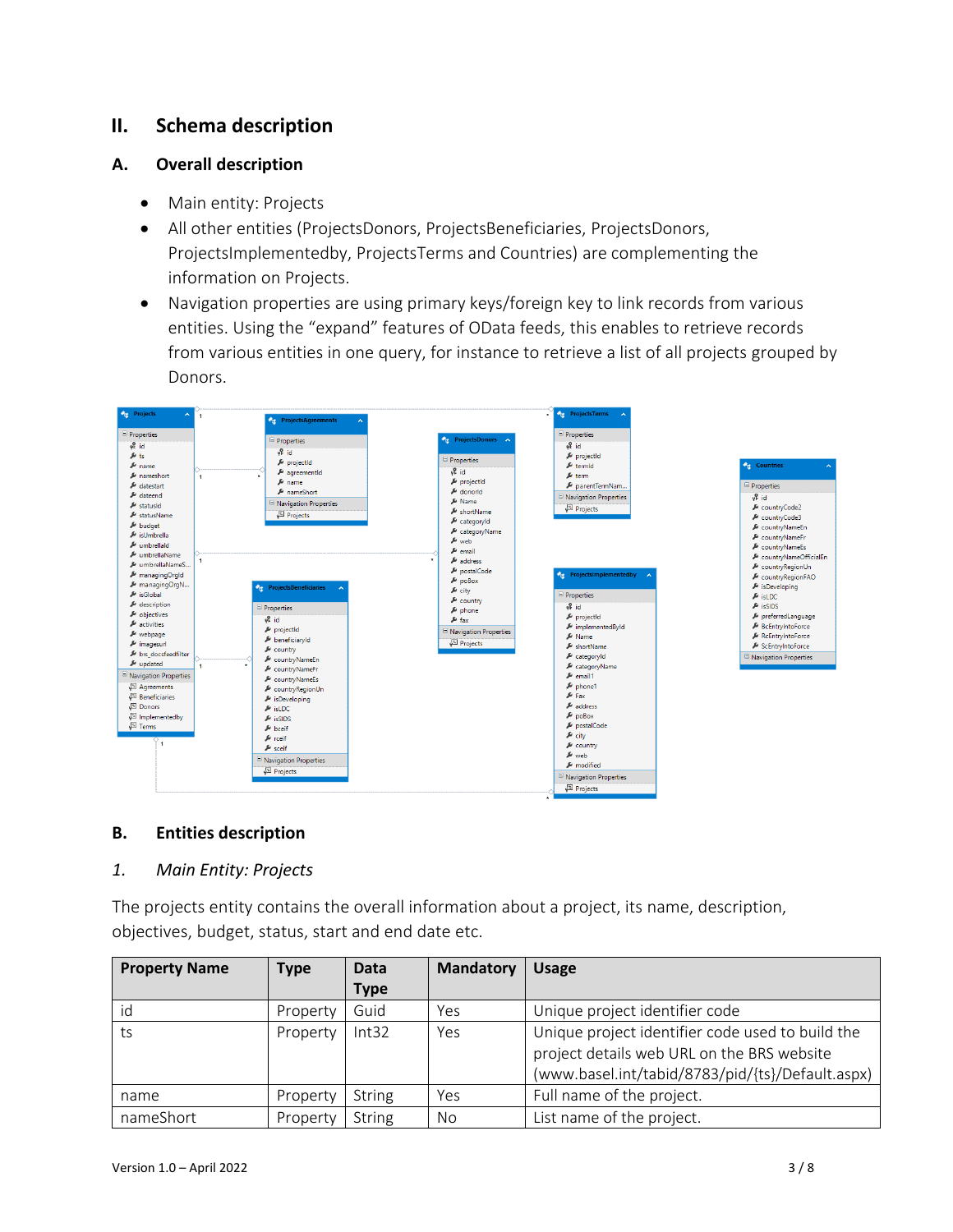| datestart         | Property | DateTime      | Yes       | Start date of the project                           |
|-------------------|----------|---------------|-----------|-----------------------------------------------------|
| dateend           | Property | DateTime      | Yes       | End/closing date of the project                     |
| statusId          | Property | Int32         | Yes       | Project status id                                   |
| statusName        | Property | <b>String</b> | Yes       | Project status name (initiated, ongoing, etc.)      |
| budget            | Property | Decimal       | Yes       | Budget allocated for the project (US dollar)        |
| isUmbrella        | Property | Boolean       | Yes       | indicates if it is an umbrella project at global    |
|                   |          |               |           | level combining different smaller local projects    |
| umbrellald        | Property | Guid          | <b>No</b> | Id of the umbrella project to which this project is |
|                   |          |               |           | attached to.                                        |
| umberellaName     | Property | <b>String</b> | <b>No</b> | Name of the umbrella project to which this          |
|                   |          |               |           | project is attached to.                             |
| umbrellaNameShort | Property | <b>String</b> | <b>No</b> | List name of the umbrella project to which this     |
|                   |          |               |           | project is attached to.                             |
| managingOrgId     | Property | Guid          | Yes       | Id of the organization managing the project         |
| managingOrgName   | Property | <b>String</b> | Yes       | Name of the organization managing the project       |
| isGlobal          | Property | Boolean       | Yes       | True if a project is a global project, false        |
|                   |          |               |           | otherwise                                           |
| description       | Property | <b>String</b> | <b>No</b> | Description of the project                          |
| objectives        | Property | <b>String</b> | No        | Objective of the project                            |
| activities        | Property | <b>String</b> | No        | Activities of the project                           |
| webpage           | Property | String        | No        | Project webpage                                     |
| imagesurl         | Property | <b>String</b> | No.       | URL of an image or logo illustrating the project    |
| brs docfeedfilter | Property | <b>String</b> | No        | Filter the BRS document                             |
| updated           | Property | DateTime      | Yes       | Date of last record update                          |

### <span id="page-3-0"></span>*2. Secondary Entity: ProjectsBeneficiaries*

The ProjectsBeneficiaries entity contains the overall information about countries benefiting from projects, including their name, the United Nations regional group to which they belong, information on their development status and when the Basel, Rotterdam and Stockholm Convention entered into force for a given country.

| <b>Property Name</b> | <b>Type</b> | Data Type     | <b>Mandatory</b> | <b>Usage</b>                      |
|----------------------|-------------|---------------|------------------|-----------------------------------|
| id                   | Property    | Guid          | Yes              | Unique project beneficiary        |
|                      |             |               |                  | identifier code                   |
| projectId            | Property    | Guid          | Yes              | Project identifier code to which  |
|                      |             |               |                  | this beneficiary is related to    |
| beneficiaryId        | Property    | Guid          | Yes              | Beneficiary identifier code       |
| country              | Property    | <b>String</b> | Yes              | 2 letters ISO code of the country |
| countryNameEn        | Property    | <b>String</b> | Yes              | List name of the benefiting       |
|                      |             |               |                  | country in English (as per UN     |
|                      |             |               |                  | Standards)                        |
| countryNameFr        | Property    | <b>String</b> | Yes              | List name of the benefiting       |
|                      |             |               |                  | country in French (as per UN      |
|                      |             |               |                  | Standards)                        |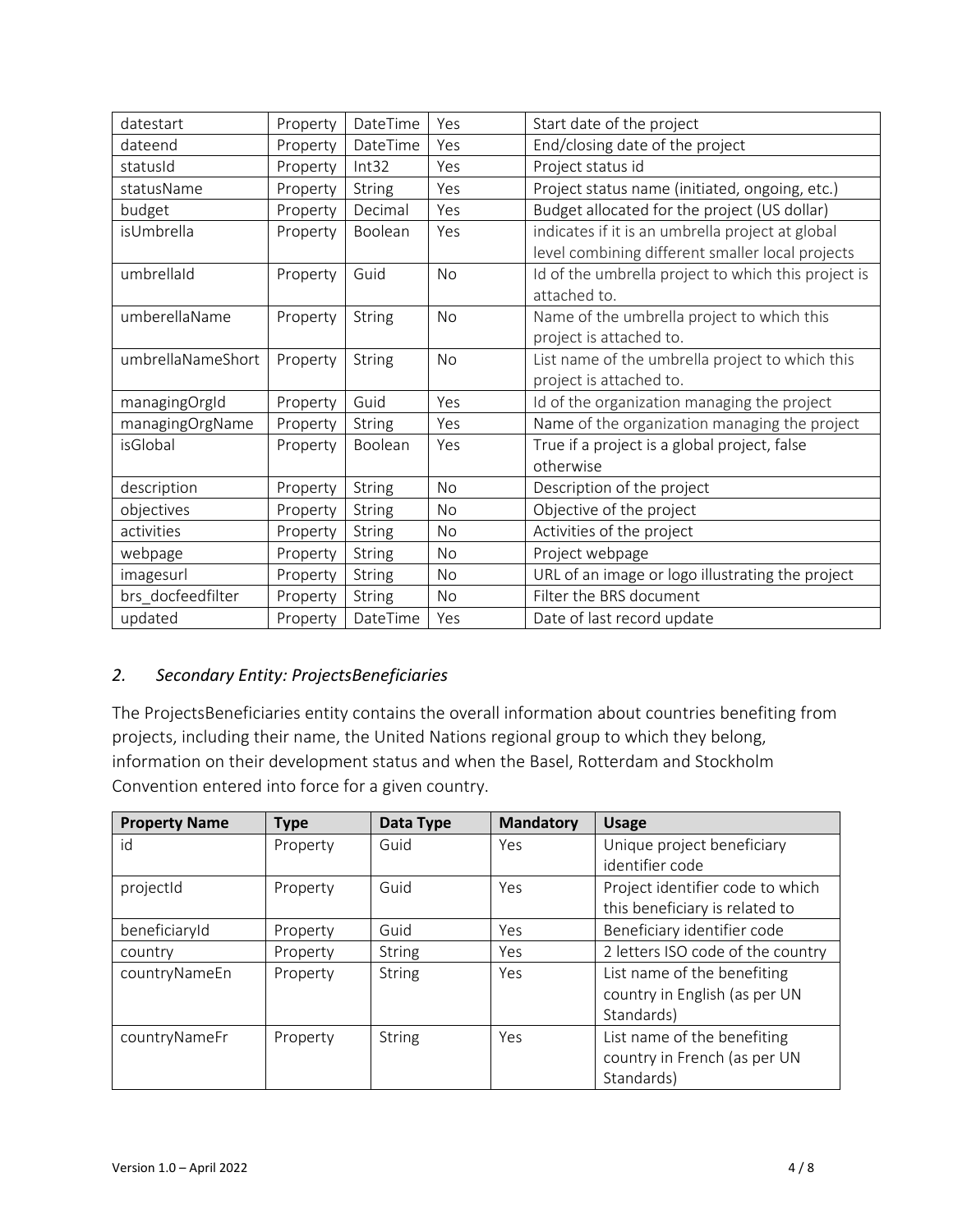| countryNameEs   | Property | <b>String</b> | Yes | List name of the benefiting<br>country in Spanish (as per UN<br>Standards)                                                                                                         |
|-----------------|----------|---------------|-----|------------------------------------------------------------------------------------------------------------------------------------------------------------------------------------|
| countryRegionUn | Property | <b>String</b> | Yes | Name or acronym of the United<br>Nations regional group to which<br>the beneficiary country belongs<br>(Warning: FAO regional groups<br>are different from UN regional<br>groups). |
| isDeveloping    | Property | Boolean       | Yes | True if the beneficiary country is<br>not a member of the OECD,<br>False otherwise.                                                                                                |
| isLDC           | Property | Boolean       | Yes | True if the country is in the LDC<br>(Lowest Development Country)<br>list <sup>1</sup> , False otherwise                                                                           |
| bceif           | Property | DateTime      | Yes | Basel convention entry into force<br>date for that beneficiary country                                                                                                             |
| rceif           | Property | DateTime      | Yes | Rotterdam convention entry into<br>force date for that beneficiary<br>country                                                                                                      |
| sceif           | Property | DateTime      | Yes | Stockholm convention entry into<br>force date for that beneficiary<br>country                                                                                                      |

#### <span id="page-4-0"></span>*3. Secondary Entity: ProjectsDonors*

The ProjectsDonors entity contains the overall information about donors providing financial support to various projects. The ProjectsDonors provides information on donors, including their name, their category (government, IGO etc.).

| <b>Property Name</b> | <b>Type</b> | Data Type     | <b>Mandatory</b> | <b>Usage</b>                       |
|----------------------|-------------|---------------|------------------|------------------------------------|
| id                   | Property    | Guid          | Yes              | Unique project donor identifier    |
|                      |             |               |                  | code                               |
| projectId            | Property    | Guid          | Yes              | Project identifier code to which   |
|                      |             |               |                  | this donor is contributing to      |
| donorld              | Property    | Guid          | Yes              | Donor identifier code              |
| <b>Name</b>          | Property    | String        | Yes              | Name of donor                      |
| shortName            | Property    | shortName     | No.              | List name of the donor (acronym    |
|                      |             |               |                  | or short name)                     |
| categoryId           | Property    | Int32         | Yes              | Unique id code for the donor's     |
|                      |             |               |                  | category, or stakeholder group, to |
|                      |             |               |                  | which the donor belongs            |
|                      |             |               |                  | (Government, IGO, etc.)            |
| categoryName         | Property    | <b>String</b> | Yes              | Donors' category name              |
| web                  | Property    | String        | No.              | Web address of donors              |
| email                | Property    | String        | No.              | Donor's email address              |

<sup>&</sup>lt;sup>1</sup> See www.un.org/development/desa/dpad/least-developed-country-category.html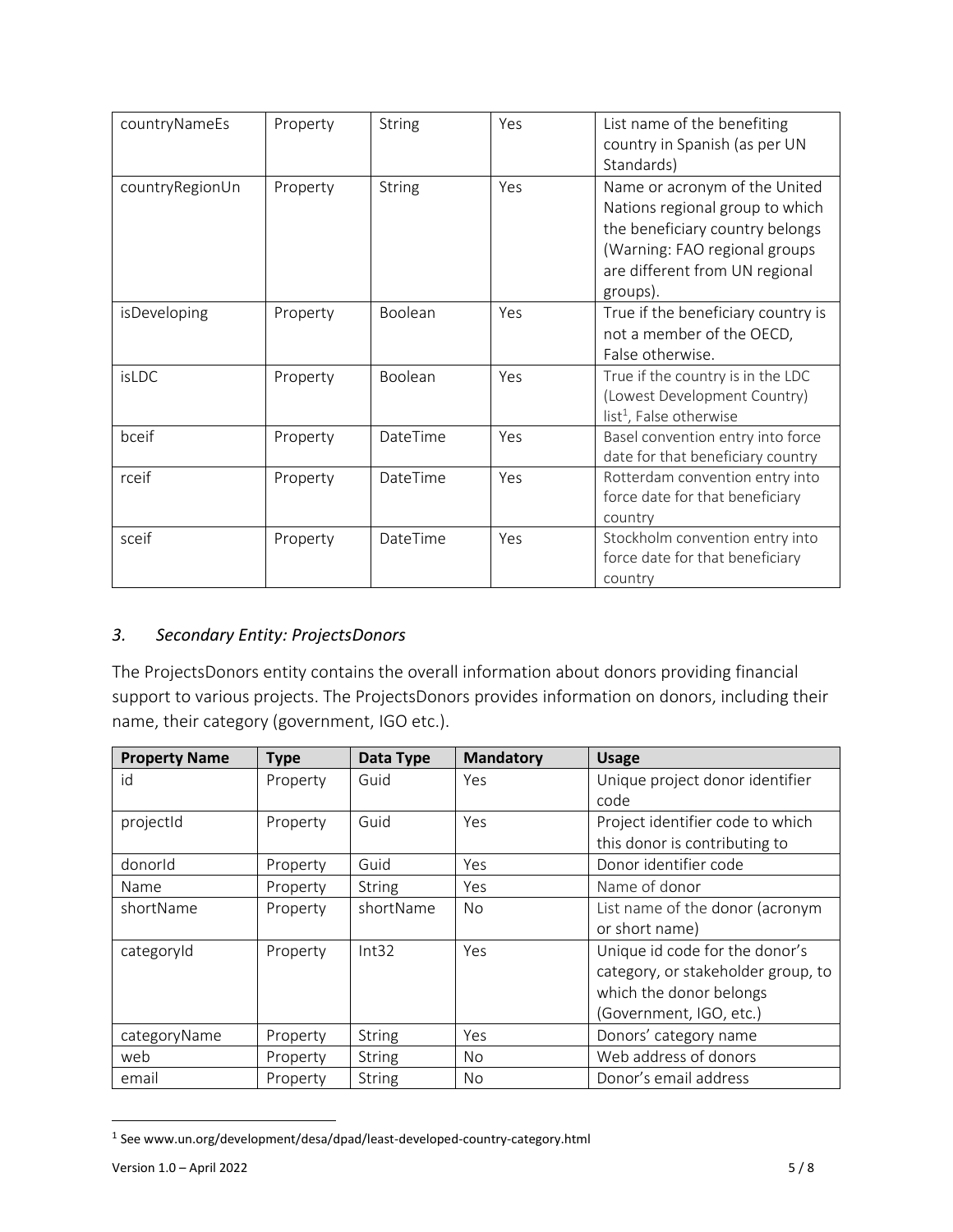| address    | Property | <b>String</b> | <b>No</b> | Donor's address: street name     |
|------------|----------|---------------|-----------|----------------------------------|
| postalCode | Property | <b>String</b> | No        | Donor's address: postal/zip code |
| poBox      | Property | <b>String</b> | No        | Donor's address: P.O.Box No.     |
| city       | Property | <b>String</b> | No        | Donor's address: City            |
| country    | Property | <b>String</b> | <b>No</b> | Donor's address: country         |
| phone      | Property | <b>String</b> | No        | Donor's address: phone number    |
| fax        | Property | <b>String</b> | No        | Donor's address: fax number      |

#### <span id="page-5-0"></span>*4. Secondary Entity: ProjectsImplementedby*

The ProjectsImplementedby entity contains the overall information about partners implementing a particular project. This entity provides information on the implementing partner, including their name, their category (regional centre, NGO etc.) and their address.

| <b>Property Name</b> | <b>Type</b> | Data Type     | <b>Mandatory</b> | <b>Usage</b>                           |
|----------------------|-------------|---------------|------------------|----------------------------------------|
| id                   | Property    | Guid          | Yes              | Unique project implementing partner    |
|                      |             |               |                  | identifier code                        |
| projectId            | Property    | Guid          | Yes              | Project identifier code which is       |
|                      |             |               |                  | implemented by this partner            |
| implementedById      | Property    | Guid          | Yes              | Implementing partner identifier code   |
| Name                 | Property    | <b>String</b> | Yes              | Implementing partner's full name       |
| shortName            | Property    | shortName     | <b>No</b>        | Implementing partner's list name       |
|                      |             |               |                  | (acronym or short name)                |
| categoryId           | Property    | Int32         | Yes              | id code for the partner's category, or |
|                      |             |               |                  | stakeholder group, to which the it     |
|                      |             |               |                  | belongs (Regional Centre, NGO, etc.)   |
| categoryName         | Property    | <b>String</b> | Yes              | Implementing partner category name     |
| Email 1              | Property    | <b>String</b> | Yes              | Partner's address: email               |
| Phone 1              | Property    | <b>String</b> | Yes              | Partner's address: phone number        |
| fax                  | Property    | <b>String</b> | <b>No</b>        | Partner's address: fax number          |
| address              | Property    |               | Yes              | Partner's address: street name         |
| postalCode           | Property    | <b>String</b> | <b>No</b>        | Partner's address: postal/zip code     |
| poBox                | Property    | <b>String</b> | No.              | Partner's address: P.O.Box No.         |
| city                 | Property    | <b>String</b> | Yes              | Partner's address: city                |
| country              | Property    | <b>String</b> | Yes              | Partner's address: country             |
| web                  | Property    | <b>String</b> | Yes              | Partner's address: website             |
| modified             | Property    | DateTime      | Yes              | Record last modified date              |

#### <span id="page-5-1"></span>*5. Secondary Entity: ProjectsAgreements*

The ProjectsAgreements entity contains information about the MEA, Protocol, or Convention's Amendment that provides a mandate to implement a particular project.

| <b>Property Name</b> | <b>Type</b> | Data Type | <b>Mandatory</b> | <b>Usage</b>                             |
|----------------------|-------------|-----------|------------------|------------------------------------------|
| id                   | Property    | Guid      | Yes              | Unique project agreement identifier code |
| projectId            | Property    | Guid      | Yes              | Project identifier code which is         |
|                      |             |           |                  | implemented under this agreement         |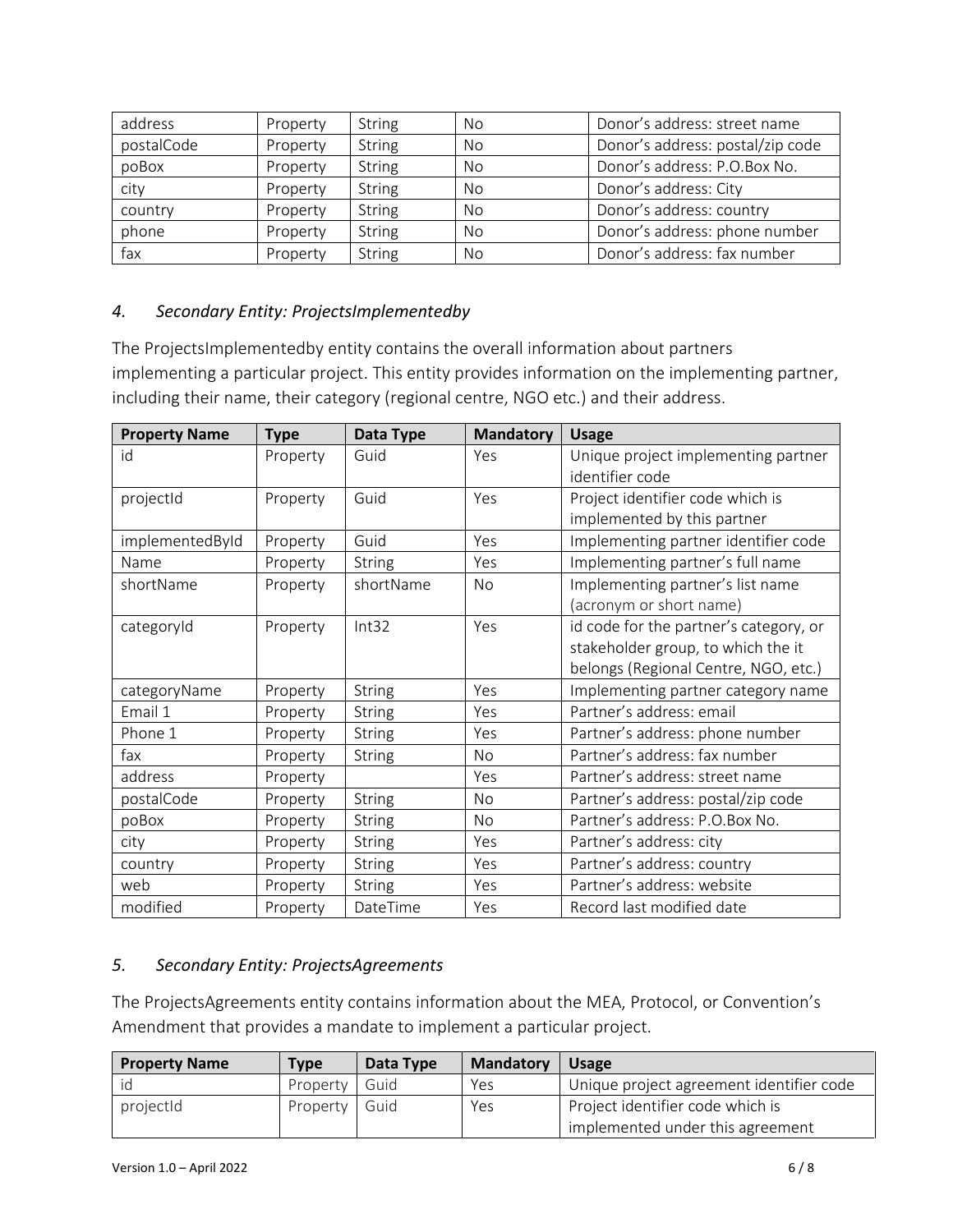| agreementId | <b>Property</b>   | Guid | Yes | Agreement identifier code                           |
|-------------|-------------------|------|-----|-----------------------------------------------------|
| name        | Property   String |      | Yes | Full agreement name                                 |
| nameShot    | Property   String |      | No  | List name of the agreement (acronym,<br>short name) |

### <span id="page-6-0"></span>*6. Secondary Entity: ProjectsTerms*

The ProjectsTerms entity contains information about the "keywords" or "terms" used to describe the nature of the project. Those terms are the ones used by the BRS taxonomy and can be used in search functions.

| <b>Property Name</b> | <b>Type</b> | Data Type     | <b>Mandatory</b> | <b>Usage</b>                       |
|----------------------|-------------|---------------|------------------|------------------------------------|
| id                   | Property    | Guid          | Yes              | Unique term identifier code        |
| projectid            | Property    | Guid          | Yes              | Project identifier code which is   |
|                      |             |               |                  | described by this term             |
| termid               | Property    | Guid          | Yes              | Term identifier code               |
| term                 | Property    | <b>String</b> | Yes              | Term name                          |
| parentTermNames      | Property    | <b>String</b> | No               | If this term has borader(s) terms, |
|                      |             |               |                  | this property gives a coma         |
|                      |             |               |                  | separated lit of those broader(s)  |
|                      |             |               |                  | term(s). BRS Taxonomy has only     |
|                      |             |               |                  | two levels. This property can be   |
|                      |             |               |                  | used in search functions.          |

#### <span id="page-6-1"></span>*7. Helper Entity: Countries*

The Countries entity contains information about countries, including their name, ISO codes etc. that can be used in various User Interfaces scenarii.

| <b>Property Name</b>  | <b>Type</b> | Data Type     | <b>Mandatory</b> | <b>Usage</b>                |
|-----------------------|-------------|---------------|------------------|-----------------------------|
| id                    | Property    | <b>String</b> | Yes              | Unique country identifier   |
|                       |             |               |                  | code (used for internal     |
|                       |             |               |                  | purposes)                   |
| countryCode2          | Property    | <b>String</b> | Yes              | Country ISO code (2 digits) |
| countryCode3          | Property    | <b>String</b> | Yes              | Country ISO code (3 digits) |
| countryNameEn         | Property    | String        | Yes              | Country list name in        |
|                       |             |               |                  | English (as per UN          |
|                       |             |               |                  | Standards)                  |
| countryNameFr         | Property    | <b>String</b> | Yes              | Country list name in        |
|                       |             |               |                  | French (as per UN           |
|                       |             |               |                  | Standards)                  |
| countryNameEs         | Property    | <b>String</b> | Yes              | Country list name in        |
|                       |             |               |                  | Spanish (as per UN          |
|                       |             |               |                  | Standards)                  |
| countryNameOfficialEn | Property    | <b>String</b> | Yes              | Country official name in    |
|                       |             |               |                  | English as per UN           |
|                       |             |               |                  | Standards)                  |